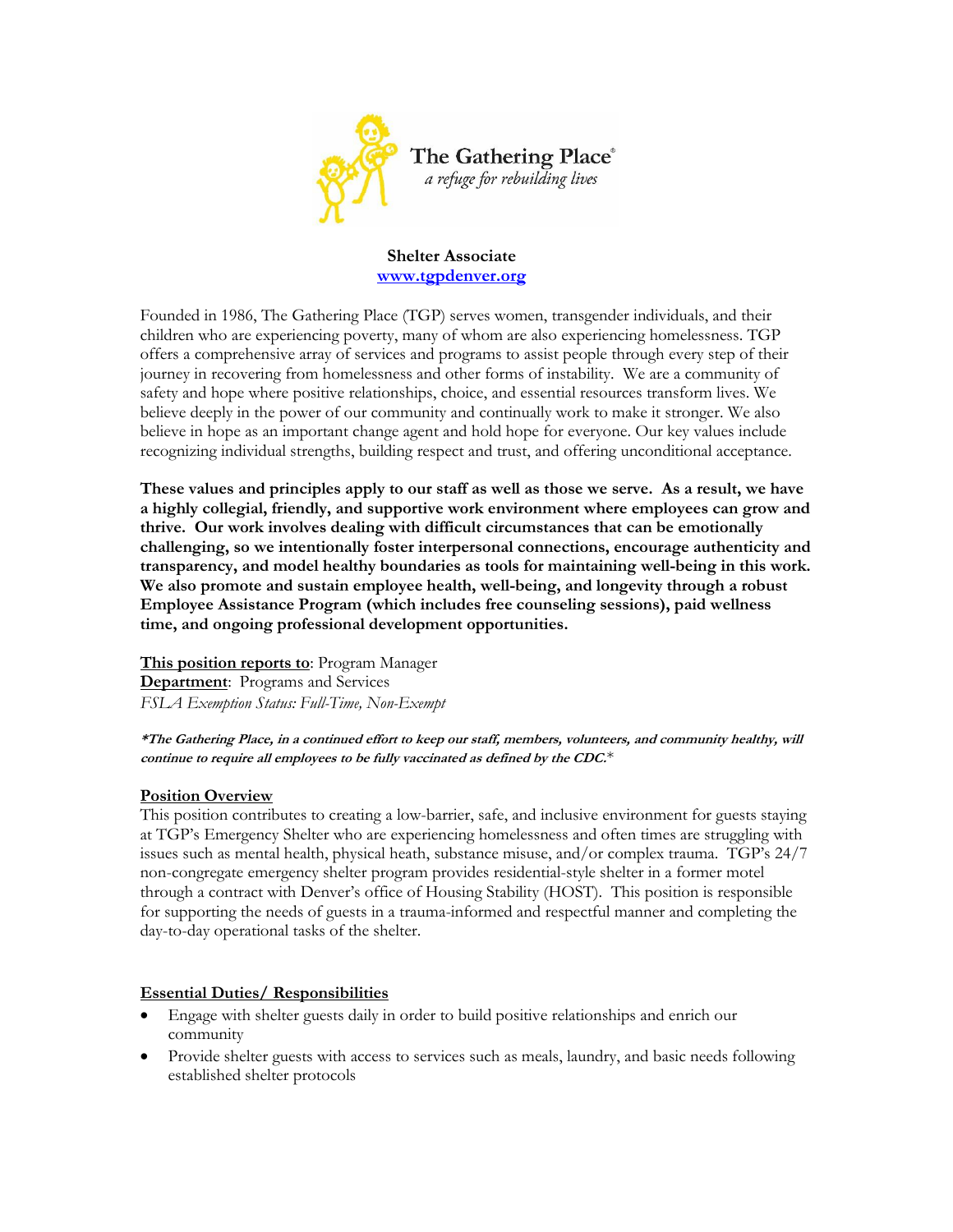- Engage directly with shelter guests to triage questions, provide general information and service referrals, and meet basic needs on a daily basis
- Milieu management in order to maintain a safe environment for the community at all times
- Assist with conflict resolution and crisis management and intervention, including verbally deescalating to reduce violent and aggressive behaviors, addressing inappropriate drug and alcohol related behaviors, and providing intervention for people experiencing mental health crisis
- Conduct daily room checks, guest counts, meal distribution, and other operational tasks to meet guest and shelter needs
- Conduct guest intakes and discharges
- Interact with volunteers and collaborative agencies across shifts to ensure that daily services are delivered seamlessly
- Work collaboratively as a member of the emergency shelter team which consists of case managers, wellness navigators and shelter associates to support shelter guests in working towards wellness, stability and housing
- Ensure completion of all program documentation and data entry as required, in a timely manner
- Attends staff meetings and training
- Regularly participates in supervision
- Maintains confidentiality of all guests
- Timely review and response to e-mail
- Conduct oneself in a professional manner
- Demonstrate respect, cultural competence and knowledge of trauma informed care in interactions with shelter guests, staff and collaborative partners
- Other duties as assigned by supervisor

Supervisory Duties: None

## **Job Qualifications**

Knowledge, Skills and Abilities

- Understanding of effective verbal de-escalation techniques, and ability to effectively verbally deescalate individuals in crisis
- Ability to successfully manage conflicts
- Knowledge of resources in Denver for homeless individuals and families a plus.
- Ability to communicate clearly orally and in writing.
- Current knowledge of or desire to learn Microsoft Outlook, Word, Excel and other computer programs and software.
- Ability to multi-task in a unique, fast-paced environment.
- Ability to work independently and in a variety of work group sizes
- Ability to listen compassionately and suspend judgment in order to accommodate the needs of individuals and include them in a highly diverse setting.
- Must be available to work weekends and holidays. For 2nd and 3rd shifts, must be available for evening and overnight hours.

## **Education and Formal Training**

- Minimum of high school diploma or GED
- Experience working with people in crisis, or who are experiencing mental health, substance misuse, or other challenges
- Spanish speaking a plus